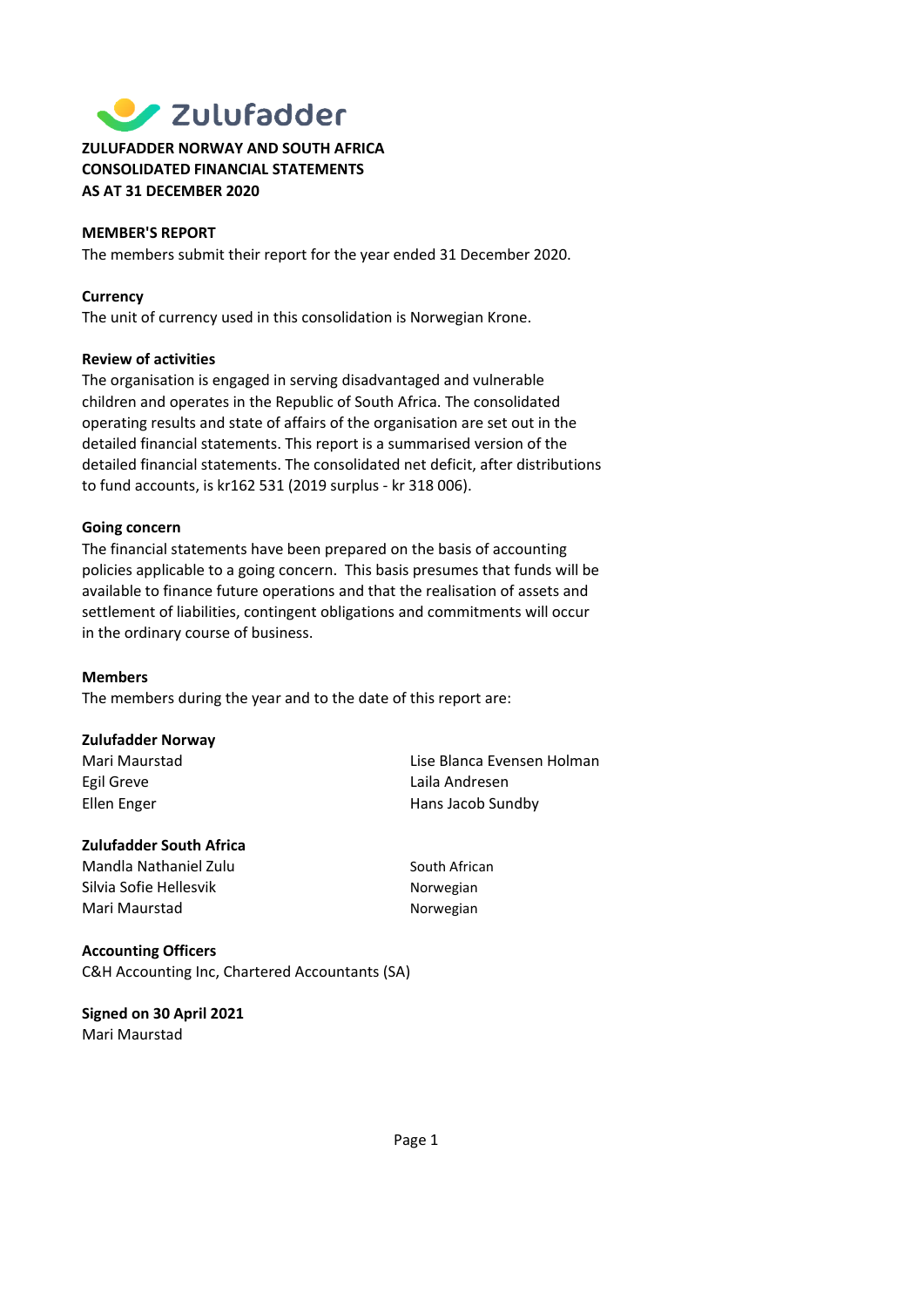

# ZULUFADDER NORWAY AND SOUTH AFRICA CONSOLIDATED STATEMENT OF FINANCIAL POSITION AS AT 31 DECEMBER 2020

|                                                      | 2020         | 2019         |
|------------------------------------------------------|--------------|--------------|
|                                                      |              |              |
| <b>ASSETS</b>                                        |              |              |
| <b>NON CURRENT ASSETS</b>                            |              |              |
| Plant and equipment                                  | 166 503      | 205 017      |
| <b>CURRENT ASSETS</b>                                | 1952357      | 1643 201     |
| <b>TOTAL ASSETS</b>                                  | kr 2 118 860 | kr 1 848 218 |
| <b>FUND ACCOUNTS AND LIABILITIES</b>                 |              |              |
| <b>GENERAL FUND</b>                                  |              |              |
| <b>Accumulated funds</b>                             | 1 278 312    | 1 449 233    |
| <b>OTHER FUND ACCOUNTS</b>                           | 840 548      | 375 260      |
| <b>CURRENT LIABILITIES</b>                           |              | 23725        |
| <b>TOTAL FUND ACCOUNTS AND</b><br><b>LIABILITIES</b> | kr 2 118 860 | kr 1 848 218 |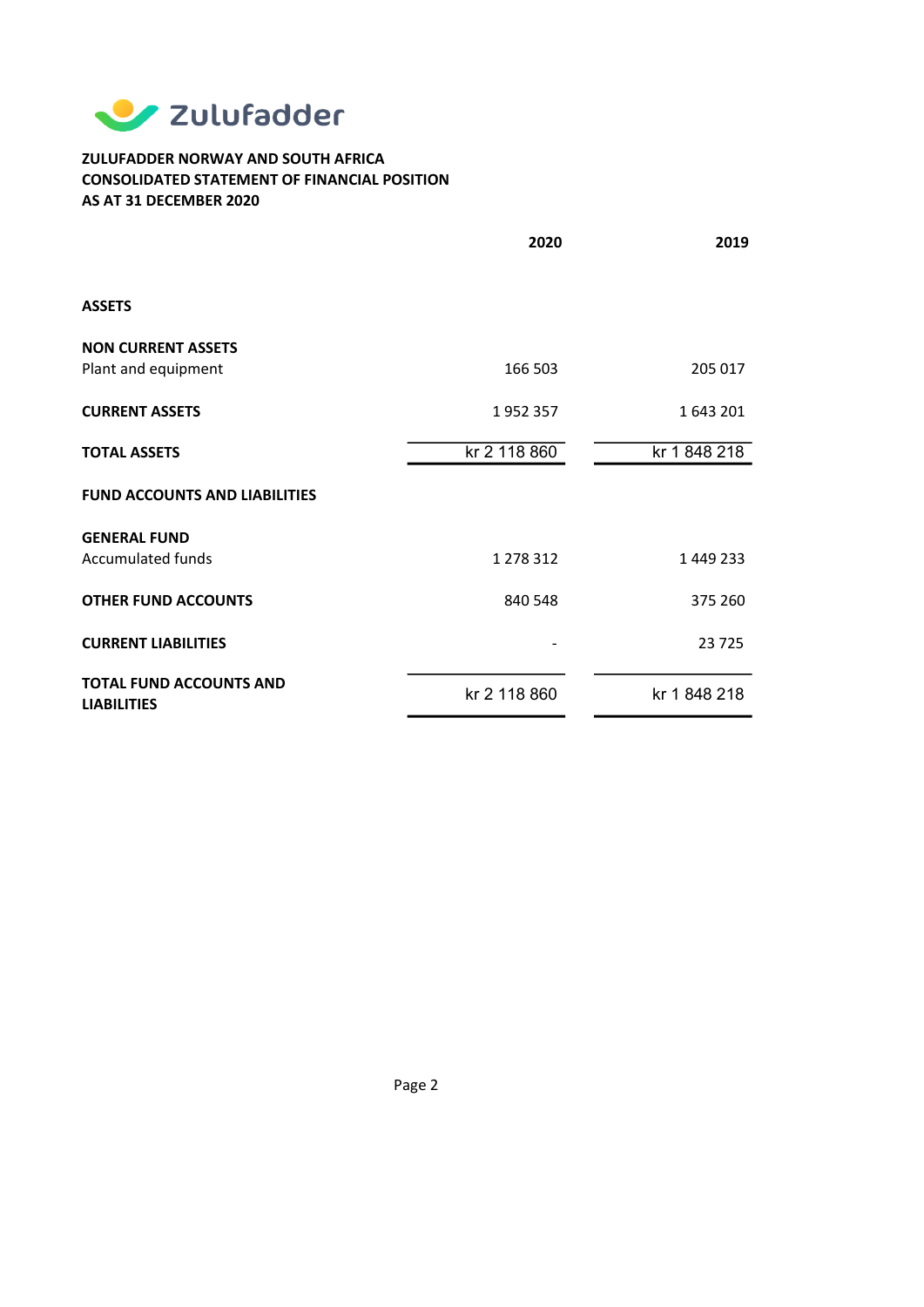

# ZULUFADDER NORWAY AND SOUTH AFRICA CONSOLIDATED STATEMENT OF COMPREHENSIVE INCOME FOR THE YEAR ENDED 31 DECEMBER 2020

|                              | 2020         | 2019          |
|------------------------------|--------------|---------------|
| <b>INCOME</b>                | 4 4 69 7 7 9 | 4735878       |
| Crafts                       | 66 722       | 159 495       |
| Donations                    | 1671591      | 2 141 801     |
| Interest                     | 17588        | 22 548        |
| Sponsorship                  | 2 538 571    | 2 2 9 5 7 1 4 |
| Sundry                       | 175 307      | 116 320       |
|                              |              |               |
| <b>EXPENSES</b>              | 4 151 998    | 4 167 699     |
| Administration               | 684 181      | 819 942       |
| Community areas (schedule)   | 1588111      | 2 173 441     |
| Crafts                       | 317099       | 309 653       |
| Projects (schedule)          | 1558284      | 847780        |
| Volunteers                   | 4 3 2 3      | 16883         |
|                              |              |               |
| Surplus before distributions | 317781       | 568 179       |
| <b>Distributions</b>         | 480 312      | 250 173       |
| (DEFICIT) SURPLUS            | (kr 162 531) | kr 318 006    |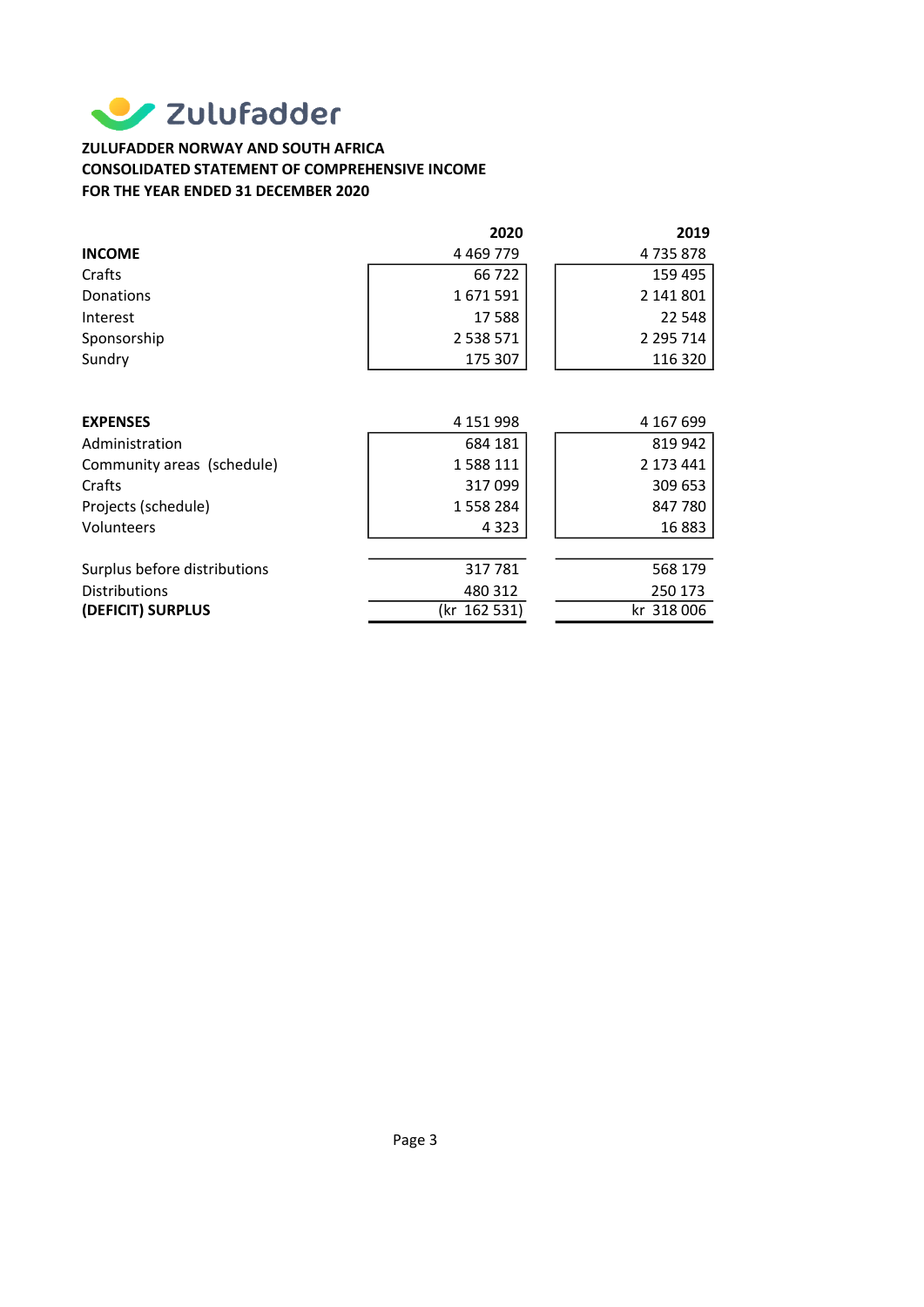

# ZULUFADDER NORWAY AND SOUTH AFRICA COMMUNITY AREA EXPENSES FOR THE YEAR ENDED 31 DECEMBER 2020

|                                                                                                             | 2020         | 2019         |
|-------------------------------------------------------------------------------------------------------------|--------------|--------------|
| Building and maintenance                                                                                    | 8 3 4 6      | 36 179       |
| Education                                                                                                   | 55 083       | 36 448       |
| Health                                                                                                      | 1 1 3 9      | 503          |
| Nutrition                                                                                                   | 416 653      | 583 809      |
| Office and general expenses                                                                                 | 465 039      | 444 100      |
| Staff cost                                                                                                  | 635 794      | 1051744      |
| Transport                                                                                                   | 6057         | 20 658       |
|                                                                                                             |              |              |
|                                                                                                             | kr 1 588 111 | kr 2 173 441 |
| <b>ZULUFADDER NORWAY AND SOUTH AFRICA</b><br><b>PROJECT EXPENSES</b><br>FOR THE YEAR ENDED 31 DECEMBER 2020 |              |              |
|                                                                                                             | 2020         | 2019         |
| Education                                                                                                   | 1484146      | 779 406      |
| House building                                                                                              | 74 138       | 68 374       |
|                                                                                                             | kr 1 558 284 | kr 847 780   |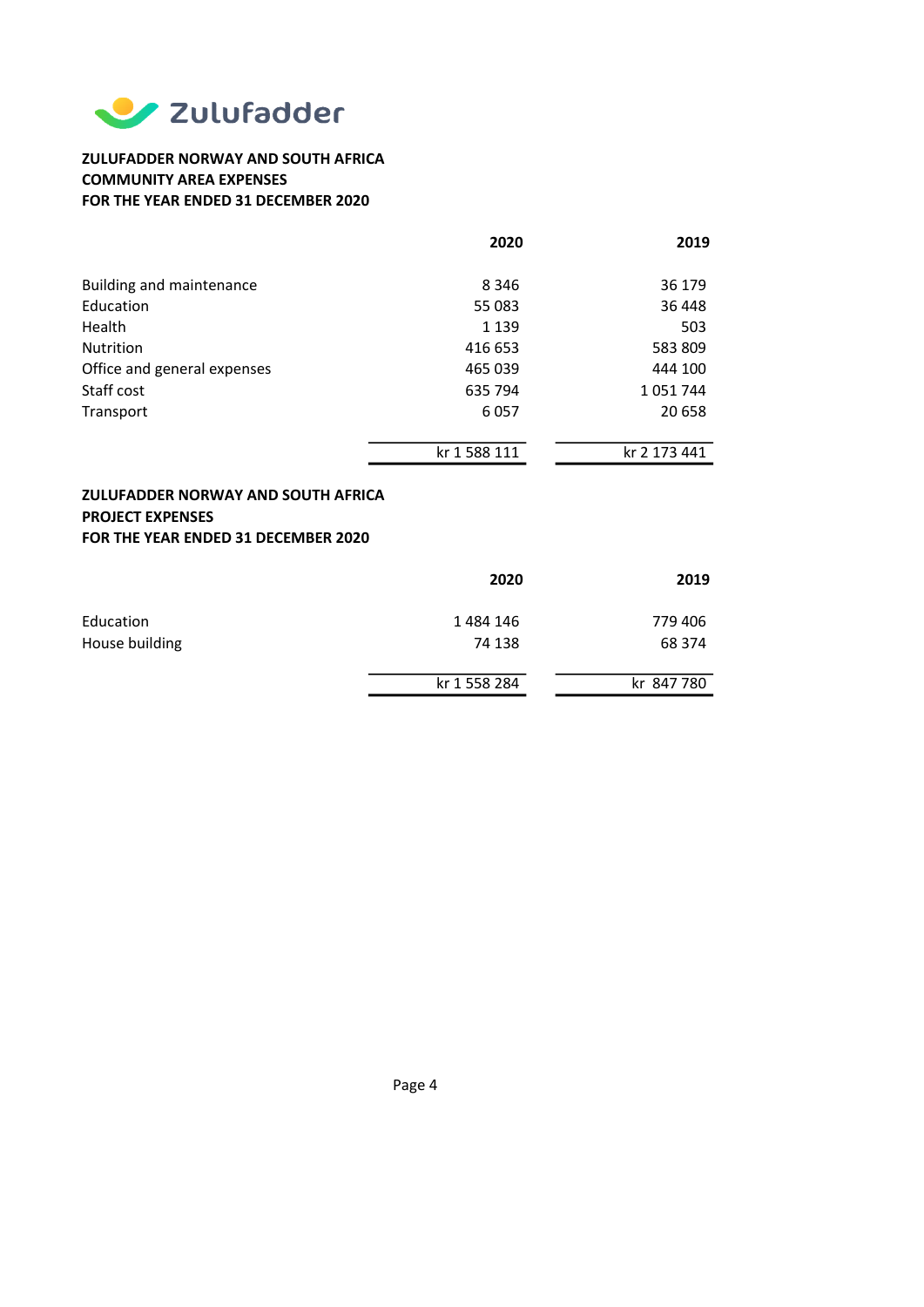# V Zulufadder ZULUFADDER NORWAY AND SOUTH AFRICA 2020 CONSOLIDATED INCOME (KRONE) Ō. 66 722 175 307 **4% and 2% and 2% and 2% and 2% and 2% and 2% and 2% and 2% and 2% and 2% and 2% and 2.1 and 2.1 and 2.1 and 2.** 2% and the contract of the contract of the contract of the contract of the contract of the contract of the contract of the contract of the contract of the contract of the contract of the contract of the contract of the con Crafts Donations 1 671 591 Interest and the second contract of the second contract of the second contract of the second contract of the second con **Sponsorship** 2 538 571 57% and the state of the state of the state of the state of the state of the state of the state of the state o **Sundry** 17 588 r. **0%** and the contract of the contract of the contract of the contract of the contract of the contract of the contract of the contract of the contract of the contract of the contract of the contract of the contract of the c ZULUFADDER NORWAY AND SOUTH AFRICA 2020 CONSOLIDATED EXPENSES (KRONE) i. 4 323 0% and the contract of the contract of the contract of the contract of the contract of the contract of the contract of the contract of the contract of the contract of the contract of the contract of the contract of the con 684 181 **16%**<br>Administration **Community areas** (schedule) 1 558 284 ■ Crafts 38% <mark>a Crafts and State and State and State and State and State and State and State and State and State and St</mark> **Projects (schedule) Volunteers** 1 588 111 38% and the state of the state of the state of the state of the state of the state of the state of the state o 317 099 m) 8% and the second contract of the second contract of the second contract of the second contract of the second